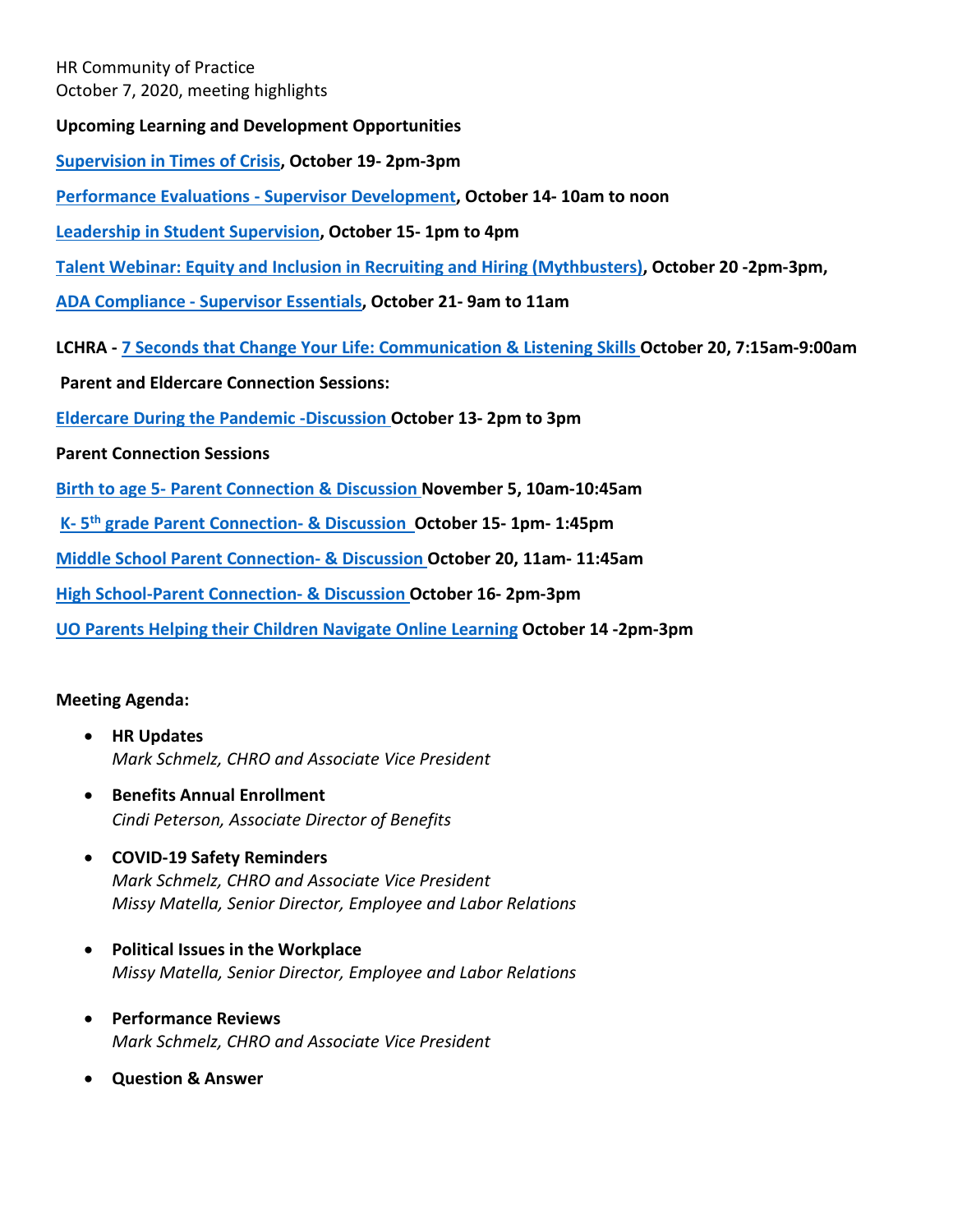# **HR Updates**

*Mark Schmelz, CHRO and Associate Vice President*

- Missy Matella, our Senior Director for Employee and Labor Relations, will be leaving the university at the end of November. We are excited for her new opportunity and we will miss working with her. Missy has been a great colleague here in Human Resources.
	- $\circ$  Missy is leaving a tremendous legacy with the Employee and Labor Relations Department. We are working on a transition plan and will communicate it to you as soon as it is available.
	- $\circ$  We have a strong ELR team in place and I encourage you to reach out to ELR staff if you have questions.

# • **[OA Job Family Framework](https://hr.uoregon.edu/classification-compensation/officers-administration-oas/oa-job-family-framework-project) Project**

- $\circ$  The project team has continued to work on this project and tremendous progress has been made.
- $\circ$  We will be bringing you further updates in the coming weeks.
- Caregiver Resources webpage and UO Caregiver Networks
	- o The UO has developed a new website for parents and caregivers. It houses many of the UO, community, county, and state resources available to parents:

**Caregivers website: <https://www.uoregon.edu/caregivers>**

 $\circ$  The Caregiver Networks provide a way for caregivers to connect with parents needing babysitters, nannies, tutors, or eldercare assistance.

**Caregiver Networks: [https://www.uoregon.edu/caregivers#caregiver-networks](https://www.uoregon.edu/caregivers)**

# **Benefits Annual Enrollment**

*Cindi Peterson, Associate Director of Benefits*

- Open Enrollment is October 1 -31, 2020
	- o Open Enrollment is **Not** mandatory this year for UO employees who were enrolled last year.
	- o Current plans will rollover to 2021, except for Flexible Spending Accounts.
	- $\circ$  Employees who want to continue their Flexible Spending Account plan will need to take action and update their forms for the year.
	- o Encourage employees to read all PEBB and UO Benefits Office communications and refer to the [UO Benefits Open Enrollment](https://hr.uoregon.edu/benefits/benefits-annual-open-enrollment) webpage for instructions and information.
- Virtual Benefits Fair
	- $\circ$  The fair runs from October 5th 9<sup>th</sup> and we have been promoting the fair for a few weeks.
	- o Access to the fair is available on Open Enrollment webpage:
		- https://hr.uoregon.edu/benefits/open-enrollment
	- $\circ$  20 Vendors will be participating including Fidelity, TIAA, Providence, ASI Flex, PERS Retirement, Life Balance, Kaiser Permanente, Moda, and Delta Dental to name a few.
	- o Recorded videos are available on the Virtual Benefits Fair webpage: Willamette Dental, VSP, ASI Flex,
	- o Attendees can chat with vendors and participate in webinars.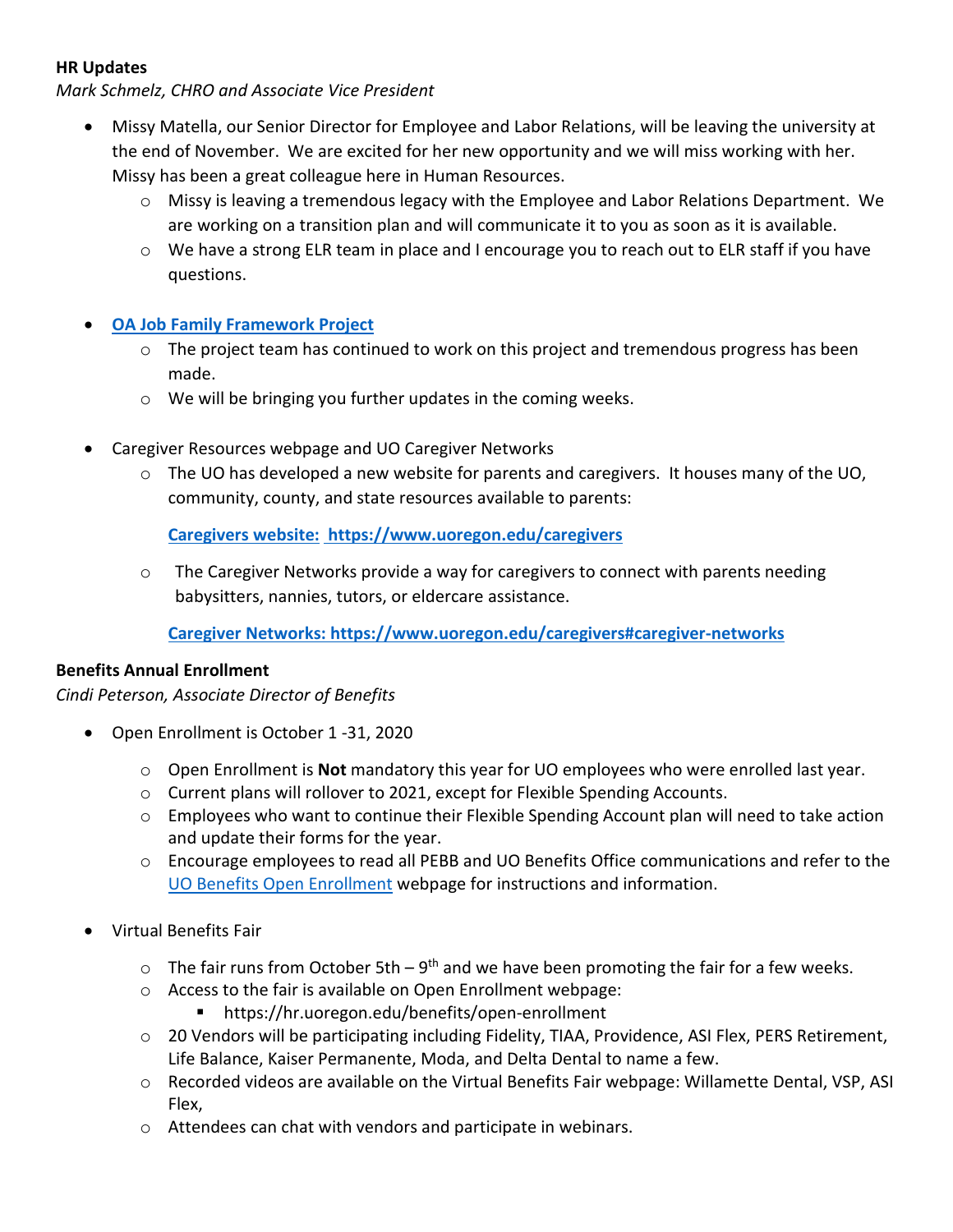# **COVID-19 Safety Reminders**

*Mark Schmelz, CHRO and Associate Vice President Missy Matella, Senior Director, Employee and Labor Relations*

- [COVID-19 Safety Regulations: Employee Guide](https://hr.uoregon.edu/programs-services/covid-19-resources/covid-19-safety-regulations-employee-guide) outlines the responsibilities of all employees when returning to campus. These responsibilities include the UO face covering regulation, 6 ft physical distancing, daily symptom self-checks prior to coming to campus and encouraging frequent handwashing.
- Masks must be worn on campus and keeping the 6 feet physical distance are critically important to keep all the members of our community safe.
- The [Workplace Checklist](https://hr.uoregon.edu/programs-services/covid-19-resources/covid-19-workplace-essentials-checklist-employee-guide) is a great way to remind yourself as well as your employees about their responsibilities when returning to campus.
- [COVID-19 Safety Regulations: Supervisor Guide](https://hr.uoregon.edu/programs-services/covid-19-resources/resources-supervisors-hr-partners/covid-19-safety-regulations) outlines the roles supervisors can play in promoting incentivizing and managing compliance with COVID-19 safety regulations. Acknowledging and rewarding mask wearing with positive feedback is essential, as well as the steps to enforce the facecovering regulation to keep our entire community safe. Please review these steps available on this web page.
- It is important for departments to follow these guidelines because if we can show departments are abiding by these guidelines contact tracing could be lessened.
- We do not want to see entire departments having to leave work because of one positive COVID test. If all employees follow these policies, we can hopefully avoid this scenario.
- The Employee Guide also provides suggestions to assist employees in responding to someone who is not wearing a mask.
- Please do look at the online training Safety and Risk Services has created for the workplace:
	- o UO COVID-19 Safety Training (online)

# **Political Issues in the Workplace**

*Missy Matella, Senior Director, Employee and Labor Relations*

- Oregon law prohibits the use of public funds, equipment, and supplies to advocate for or against a ballot measure or candidate and restricts what public employees (which include University of Oregon employees) may do in support of or opposition to a ballot measure or candidate.
- **[Political Activities: An Election Year Reminder](https://hr.uoregon.edu/political-activities-election-year-reminder)** outlines what public employee may and may not do.
	- $\circ$  Please remember employees MAY NOT do the following during work hours:
		- collect funds, distribute campaign materials, or prepare correspondence on behalf of a political committee, ballot measure, or candidate.
		- produce, copy, or distribute documents that advocate for or against a ballot measure or a candidate.
		- post website information, transmit emails, or make a presentation that advocates for or against a ballot measure or candidate.
		- make outgoing calls to schedule or organize campaign events or other activity that advocates for or against a ballot measure or candidate.
		- encourage others to volunteer for a partisan political committee or efforts related to a candidate or ballot measure.
		- place posters that advocate for or against a ballot measure or candidate in a public workspace or facing out on doors or windows.